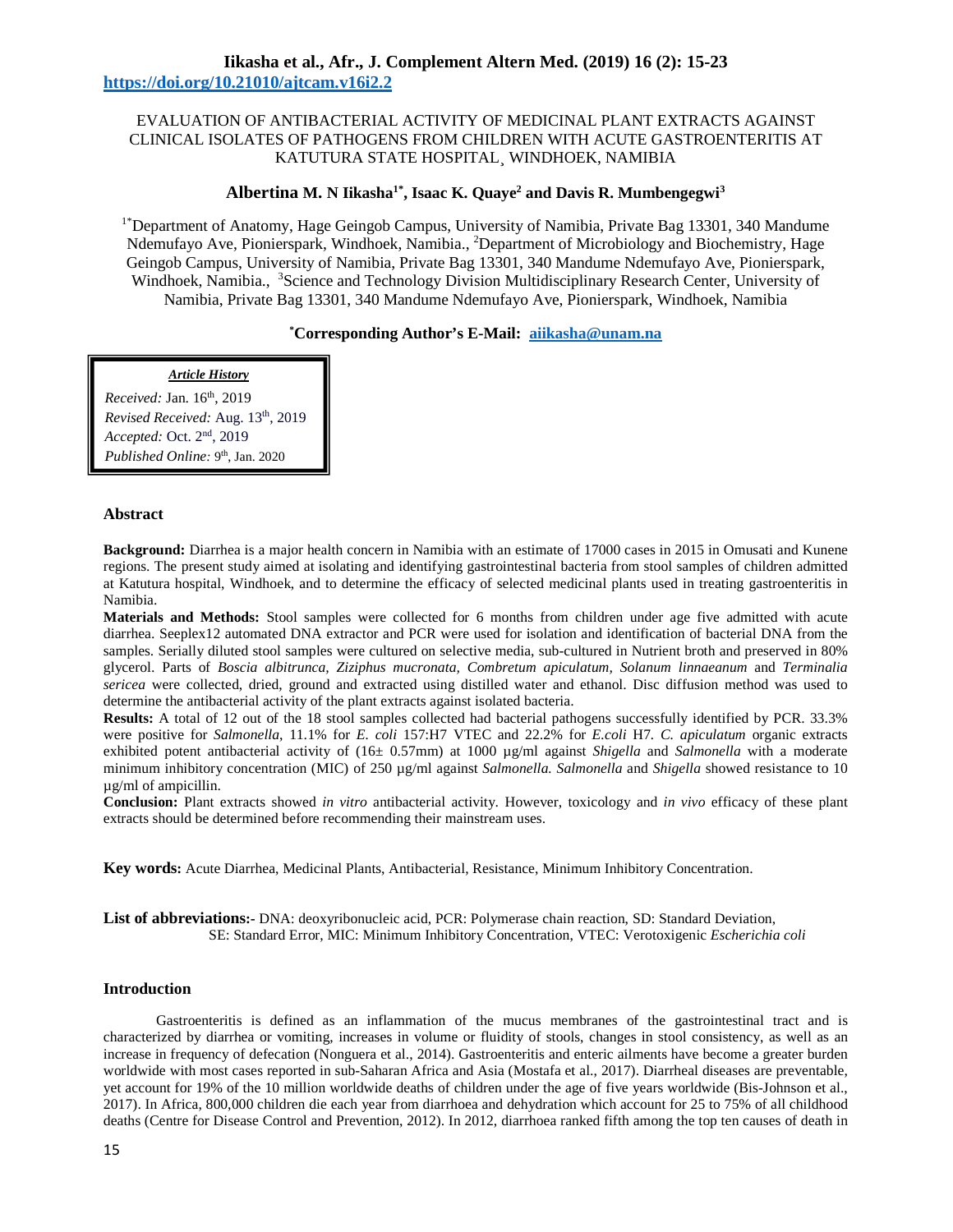Namibia with 5% mortality rate (Centre for Disease Control and Prevention, 2012). Moreover, there have been continuous outbreaks of diarrheal disease between 2014 and 2015 in northern Namibia, with as many as 17000 diarrheal cases reported in Omusati and Kunene regions (Media and Blog coverage, 2015). Bacteria such as *Shigella, Salmonella* spp., *Campylobacter, Vibrio* spp., and *E. coli* are responsible for many cases of bacterial gastroenteritis reported globally (Bisi-Johnson et al., 2017).

The emergence of multidrug resistant enteric bacteria is a public health concern globally. Diarrheal pathogens, such as non-typhoidal *Salmonella spp., Campylobacter* and *E. coli* have been reported to have developed multiple antibiotic resistance to the 3rd and 4th generation beta-lactam antibiotic drugs, complicating antibacterial therapy worldwide (Mason et al., 2017; Bonyadian et al., 2014). Namibia has a standard treatment guideline. However, although antibiotics are only required in cases of severe diarrhoea, children, elderly people and immune-compromised patients, some doctors still use antibiotics as first-line treatment option - which is against the Namibia Standard Treatment Guidelines and the local and regional antimicrobial sensitivity data (Perekoa et al., 2015). This can contribute to the emergence and re-emergence of resistant pathogens. Moreover, despite the agency of microbial resistance and higher statistics of microbial morbidity and mortality cases, there is limited data on the microbial resistance profile in Namibia. The increase in microbial resistance calls for new alternative antibacterial agents to be used to combat gastroenteritis. Rural communities in Namibia rely on herbal medicine for primary healthcare for different ailments. In fact, out of 753 species of medicinal plants documented in Namibia, about 274 are used in the traditional setting to treat different ailments such as diarrhoea, cough, fever, gonorrhoea, infertility, chicken pox, male dysfunction, stomach pain and high blood pressure (Chinsembu et al., 2010; Cheikhyoussef et al., 2011). Plants, such as *Boscia albitrunca, Ziziphus mucronata, Combretum apiculatum, Solanum linnaeanum* and *Terminalia. Sericea*, are used as treatment options for diarrhoea and stomach pain (Chinsembu et al., 2010). Although, there is sufficient information on the ethno-medicinal uses of different plants in Namibia, there is limited scientific evidence on how effective they are and this limits their mainstream uses in treating gastroenteritis.

### **Methods and Materials Study population and Stool sample collection**

Between April and August 2015, 18 children under 5 years of age who were admitted into Katurura State Hospital Pediatric Ward with acute diarrhea were randomly enrolled in the study. Ethical clearance to conduct this study was obtained from the Ministry of Health and Social Services (Ethical Clearance Certificate Number: 17/3/3). Moreover, a written informed consent was obtained from guardians of the participants before collection of fecal samples from the children by a registered nurse. From each child, a stool sample and a rectal swab were collected, stored in Cary-Blair transport media and stored at -80 °C before use in code labeled containers until required for analysis.

### **Bacteria DNA extraction and amplification**

The tip of the rectal swab specimens within the transport media were mixed by vortexing. The samples were further centrifuged for 10 minutes at 15,000 x g (13000 rpm). The supernatant was discarded and the pellets were re-suspended in 1000 µl of Phosphate Buffered Saline (PBS) and vortexed thoroughly to re-dissolve and disperse the sample. An aliquot of 240 µl of the supernatant was transferred into a micro-centrifuge tube containing 10 µl of proteinase K and mixed by flicking the tubes gently.1.5 ml elution tubes were placed on the automated Seeplex DNA extractor. The tubes containing the samples were then placed onto the automated Seeplex DNA extractor together with QIAampr DNA Mini-Kit reagents catalog number 51304, for automated extraction of total nucleic acids. The sample on the Seeplex DNA extractor volume was set at 250 µl and the elution volume at  $60 \mu l$ . The extraction was run for 54 minutes.

Multiplex Polymerase chain reaction (PCR) was used for detection of *Salmonella* and *Shigella* species as well as *E. coli* from the extracted DNA under conditions shown in Table 1. Two kits were used for PCR detection namely "seeplex diarrhea-B1 ACE detector for extracting (*Salmonella* and *Shigella)* and seeplex diarrhea-B2 ACE detector (for extracting *E. coli*) each with specific primer mix. Primers used in this study were set as: Primer mixture containing specific primers of 200 µl for *Salmonella*, *Shigella* and *E. coli*, primer pair for internal control and template of internal control. A total volume of 20 µl of the PCR reaction was prepared using;  $4 \mu L$  of the 3 diarrheal bacteria B1 and B2 primer mix containing positive and negative controls, 3  $\mu$ L 8-Mop Solution to avoid contaminations, 10  $\mu$ L 2X master multiple master mix and 3  $\mu$ L of the sample's nucleic acid.

|  |  | Table 1: Summary of PCR reactions used for pathogen detection |  |  |  |  |  |
|--|--|---------------------------------------------------------------|--|--|--|--|--|
|--|--|---------------------------------------------------------------|--|--|--|--|--|

| Segment | Number of cycles | Temperature $(\circ C)$ | <b>Duration</b> (minutes) |
|---------|------------------|-------------------------|---------------------------|
|         |                  | 94                      |                           |
|         |                  | 94                      |                           |
|         | 40               | 60                      |                           |
|         |                  | $7^{\circ}$             |                           |
|         |                  |                         |                           |

The PCR products were stained with ethidium bromide and analysed by using 2% agarose gel electrophoresis. Base pairs for identifying different pathogens were set at: 100 bp for an internal control, 395 bp for *Salmonella* spp, 330 bp for *Shigella* spp, 370 bp for *E. coli* H7 and *E. coli* 0157: H7, VTEC 476 bp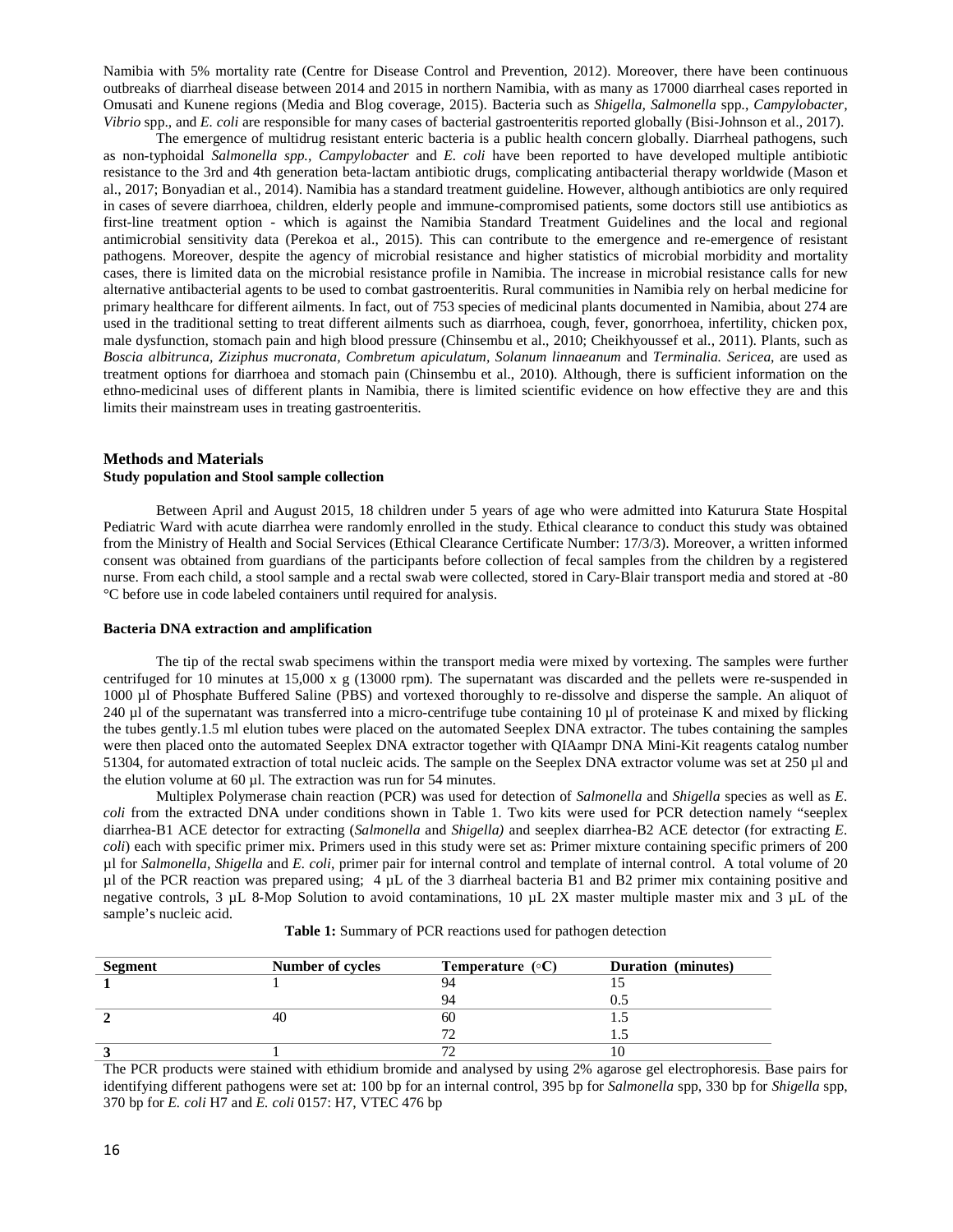#### **Bacteriological investigation by conventional methods**

All collected stool specimens were tested for *Salmonella* spp., *Shigella* spp., and *E. coli* O157:H7 using the following methods: Stock solutions containing 500 mg stool samples in 5 ml (100mg/ml) were diluted using double fold serial dilution to form 50, 25, 12.5, 6.25 and 3.25 mg/ml concentrations. Ten microliters of each serially-diluted samples was cultured on *Salmonella Shigella* agar, Xylose Lysine Deoxycholate agar, and Sorbitol MacConkey agar. The plates were incubated for 24 hours at 37 °C. Briefly, 100 µl of 6.25 and 3.25 mg/ml concentrations were further inoculated into 20 ml of selenite cysteine broth and 20 ml Gram-negative broth and incubated for 24 hours at 37 °C. Sub culture was done to obtain pure colonies of *Salmonella* spp., *Shigella* spp., and *E. coli* O157:H7 on *Salmonella Shigella* agar and Sorbitol MacConkey agar respectively, and incubated at 37 °C for 18 hours. Plates with suspected *Salmonella*, *Shigella* and *E. coli* O157:H7 positive colonies were selected for further identification using biochemical tests: carbohydrate fermentation, urease test, indole test, lysine decarboxylase, as well as motility test as previously described (Elamreen et al., 2007). Pure colonies of isolated cultures were cultured in nutrient broth, preserved in 80% glycerol and stored at -80 °C till further uses.

### **Plant collection and extracts preparation**

A plant collection permit (Report Number: 2016/388) was obtained from the Ministry of Environment and Tourism of Namibia (MET) for the collection of plant materials used in this study. Plant parts (bark, roots and leaves) of *B. albitrunca, Z. mucronata, C. apiculatum, S. linnaeanum* and *T. sericea* were collected from Kunene region in Namibia. Plants collected were authenticated by the National Herbarium at the National Herbarium of Namibia. The plants materials were air dried for 4 weeks at ambient temperature, and ground to a powder before preparation of extracts. Organic and aqueous plant extracts were prepared using 90% ethanol and distilled water respectively, by submerging 20 g of the powdered plant material in 200 ml of each respective solvent, and incubated at room temperature for 24 hours. Whatman No.1 filter papers were used for filtration of the extracts and the filtrates were then dried using rotary evaporation and freeze drying (Bayoub et al., 2010).

#### **Inoculum preparation**

Pure isolated colonies of *E. coli* 0157:H7, *Salmonella* spp. and *Shigella* spp. preserved in glycerol were further cultured in nutrient broth and used for antibacterial susceptibility of different plant extracts used this study. The turbidity of the actively growing broth culture was adjusted with sterile nutrient broth to obtain turbidity optimally comparable to that of 0.5 McFarland standards.

### **Antibacterial susceptibility testing of plant extracts and antibiotics**

Antibiotic susceptibility of *Salmonella* spp*., Shigella* spp., and *E. coli* 0157:H7 isolates was determined using the disk diffusion method on Muller–Hinton agar as described by the Clinical and Laboratory Standards Institute. Antibiotics used to clinically treat bacterial infection (Ampicillin, 10µg/ml for *Salmonella* and *Shigella*, and tetracycline, 35µg/ml for *E. coli*  0157:H7) were tested against the isolated bacterial strains. Antibacterial activities of prepared aqueous and organic extracts were determined at three concentrations (250, 500 and 1000 µg/ml) (Khanam et al., 2014). The antibacterial activities of distilled water and 90% ethanol that were used in extracts preparation were also determined. All the plates were incubated at 37 °C for 24 hours (Coyle, 2005). Antibacterial activity was evaluated by measuring the diameter of the zone of inhibition around plant extracts, and classified as strong (zone  $\geq$  15 mm), moderate (zone  $\geq$  7 mm) and inactive (zone  $\leq$  6 mm) (Dulger et al., 2004). The Minimum Inhibitory Concentration test was performed on extracts that showed antibacterial activity during the susceptibility test to determine the lowest concentration with no microbial growth observed with a naked eye. The MIC test was performed on Nutrient broth by broth dilution method at 9 different concentrations (1000 to 3.91µg/ml) (Coyle, 2005; Owuama, 2017). Minimum Bactericidal Activity assay was performed in order to confirm the MIC obtained. An inoculating loop was dipped into each test tube not showing growth and stroked on Nutrient agar plate. Inoculated agar plates were incubated for 24 hours at 37°C. Concentrations that showed no microbial growth after 24 hours incubation period at 37°C were considered to be the MIC. All experiments were repeated three times.

### **Data analysis**

The results are expressed as Mean ± Standard Deviation (SD). Statistical analysis of the data were carried out using Student's t-test to determine whether there is a significant difference between antimicrobial activity of organic and aqueous extracts and the results were considered significant when  $P<0.05$ .

## **Results**

The present study was a part of a bigger study focusing on determining gut microbes of children with and without acute gastroenteritis in which a total of 164 samples were collected from children with acute gastroenteritis. However, only 18 samples were randomly selected out of the 164 stool samples that were collected from patients admitted into Katutura State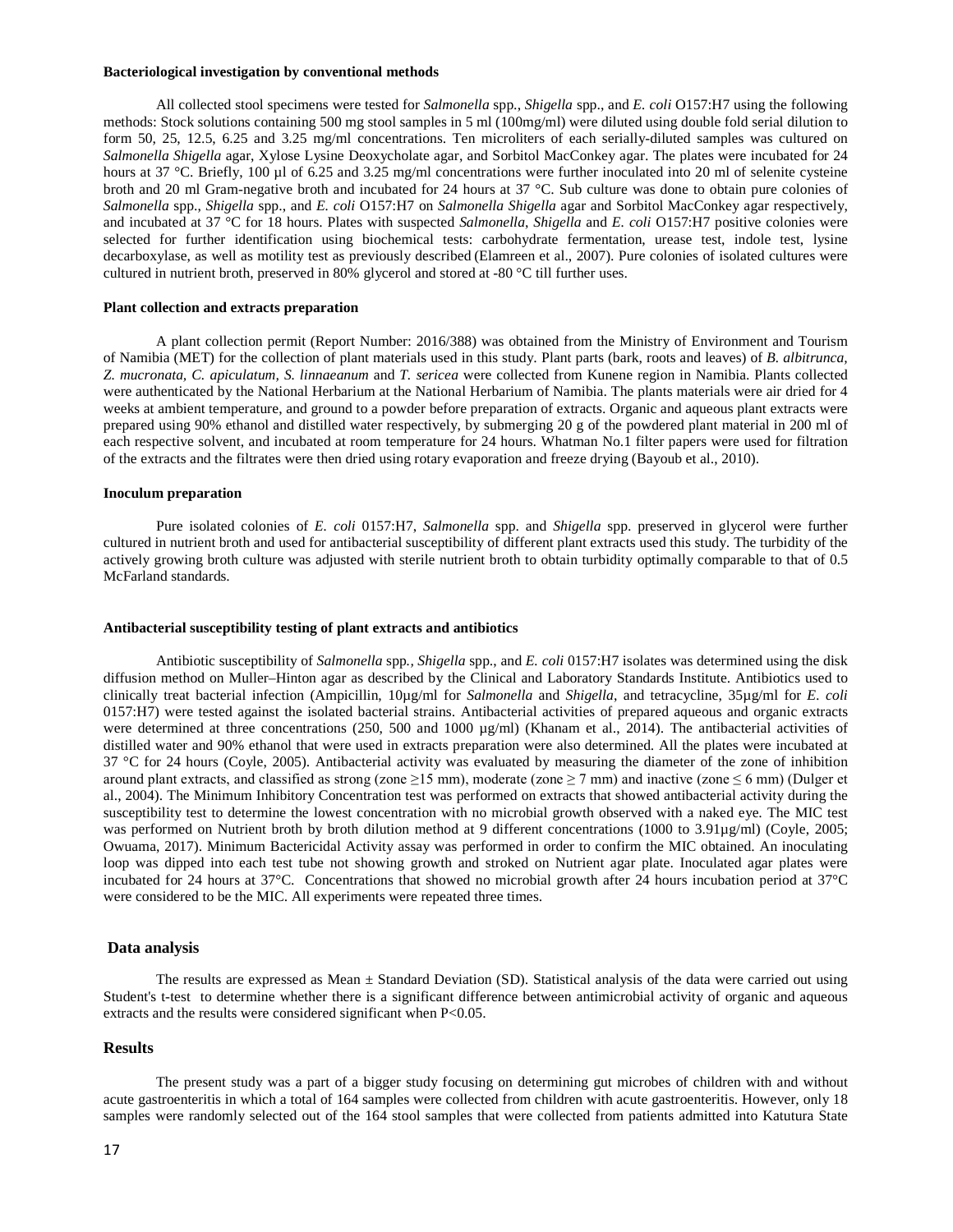Hospital with acute diarrhea, to be used in this study. The diagnosis was done by an attending physician. Twelve samples showed positive results in PCR bacterial identification; on the detection of *Salmonella, E. coli* and *Shigella* species. *Salmonella* was detected in 33.3% of the samples (i.e., in sample numbers 14, 27, 87, 154, 52 and 64). *E. coli* 0157:H7 was detected in 11.1% of the samples (i.e., in sample numbers 6 and 64), while 22.2% of the samples showed the presence of *E. coli* H7 (i.e., sample numbers 6, 84, 44 and A157). Sample number 6 showed the presence of both *E. coli* 0157:H7 and *E. coli* H7, while sample 64 had both *E. coli* 157 and *Salmonella* spp. as depicted in Figure 1. *Shigella* spp. was not detected in any of the samples analyzed by PCR. Figure 1 depicts the amplified products of each sample on ethidium bromide stained 2.0% on agarose gel. All the samples were further analyzed using conventional methods of bacterial identification (culture techniques and biochemical tests) and the results were concordant with PCR. However, *Shigella* spp. was isolated and confirmed by biochemical tests in sample 158, although it was not detected by gel electrophoresis.



**Figure 1:** (a and b): Specific amplifications of *Salmonella* spp., *E. coli* 0157:H7 VTEC and *E. coli* H7 by PCR. M represents Ladder, while numbers 8, 6, 14, 27, 84, 31, 32, 87, 158, 52, 22, 44, 41-1, A157, 122, 64 and 53 are sample codes.



**Figure 2: Conventional identification and isolation of (a)** *Salmonella* **spp. on** *Salmonella Shigella* **agar, (b)** *Shigella* **on**  *Salmonella Shigella* **agar and** *E. coli* **0157:H7 VTEC on MacConkey agar.**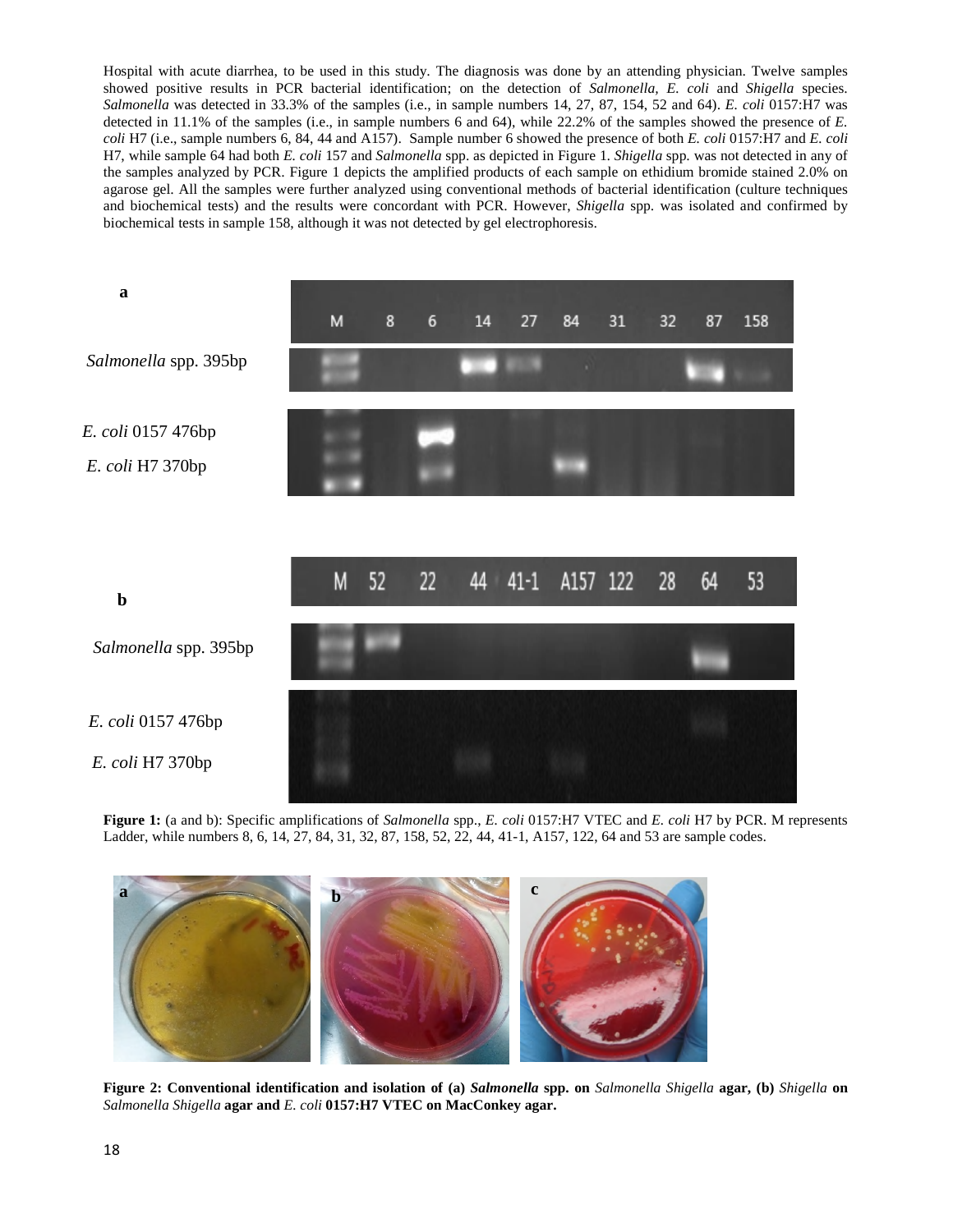Aqueous and organic crude extracts were prepared from different plant parts based on their ethno-medicinal uses to treat stomach pain, diarrhea, nauseous and abdominal pain in Kunene. The organic plant extracts for each plant showed the highest quantity of crude dry extract, except for aqueous plant extracts of *B. albitrunca* that showed higher percentage yield of 14%, double the yield of the organic extracts (Table 2). *C. apiculatum* and *S. linnaeanum* extracts showed the same percent yields for the aqueous and organic extraction.

| <b>Plant name</b>    | Plant part used | % Yield          |                         |  |
|----------------------|-----------------|------------------|-------------------------|--|
|                      |                 | Organic extracts | <b>Aqueous extracts</b> |  |
| <b>B.</b> albitrunca | Roots           | 7                | 14                      |  |
| Z. mucronata         | Bark            | 7                | 4                       |  |
| C. apiculatum        | Bark            | 8                | 8                       |  |
| S. linnaeanum        | Fruit           | 6                | 6                       |  |
| T. sericea           | Twig            | 11               | 5                       |  |

Different plant extracts showed antibacterial activity against *Salmonella* spp*., Shigella* spp. and *E. coli* 0157:H7 in a concentration-dependent manner. *C. apiculatum* organic extract showed antibacterial activity against *Salmonella* spp with strong antibacterial activity (mean zone of inhibition, (16± 0.57) at 1000 µg/ml. *B. albitrunca Z. mucronata* and *S. linnaeanum*  also showed antibacterial activity at this concentration. *T. sericea* organic extracts did not show antibacterial activity against *Salmonella* spp. (Figure 3).

*T. sericea* organic extracts showed concentration-dependent activity against *E. coli* 0157:H7, with a moderate average inhibitory zone of 11.3±0.57 at 1000 µg/ml. *B. albitrunca, Z. mucronata* and *C. apiculatum* also showed antibacterial activity against *E. coli* 0157:H7 at 1000  $\mu$ g/ml. *S. linnaeanum* did not show antibacterial activity against *E. coli* 0157:H7 (Figure 4). Only *Z. mucronata* and *C. apiculatum* showed moderate to strong antibacterial activity against *Shigella* at 1000 µg/ml (average inhibition zones 9.3 and  $16 \pm 0.0.57$  respectively) as depicted in Figure 5.

The isolated clinical strains of *Shigella* spp. and *Salmonella* spp. were resistant to 10 µg/ml of ampicillin. However, *E. coli* 0157:H7 was sensitive to 35  $\mu$ g/ml of tetracycline with an average inhibition zone of 20 $\pm$  0.58.

Although water is the universal solvent used in preparing herbal medicine in many societies, the findings of this study are on the contrary with this theory since only *T. sericea* aqueous extract showed antibacterial activity in its aqueous form. Moreover, this activity was only observed against *Shigella* spp. with an average inhibition zone of 7.5± 0.47 at 1000 µg/ml (Figure 6). By comparing the level of significance of antibacterial activity of aqueous and organic extracts of *T. sericea* against clinical *Shigella*, a p-value of 0.787 was obtained. Hence, we accept the null hypothesis and conclude that there is no significant variation in the mean of inhibition zones of *T. sericea* aqueous and organic extracts against clinical *Shigella*.



**Figure 3:** Antibacterial activity of organic extracts of *B. albitrunca* with Standard error (SE): 0.33*, Z. muronata SE; 0.19, C. apiculatum* SE: 1.20 and *S. linnaenum* SE: 0.88 at 1000 µg/ml and reference antibiotics against clinical *Salmonella* after 24 hours incubation.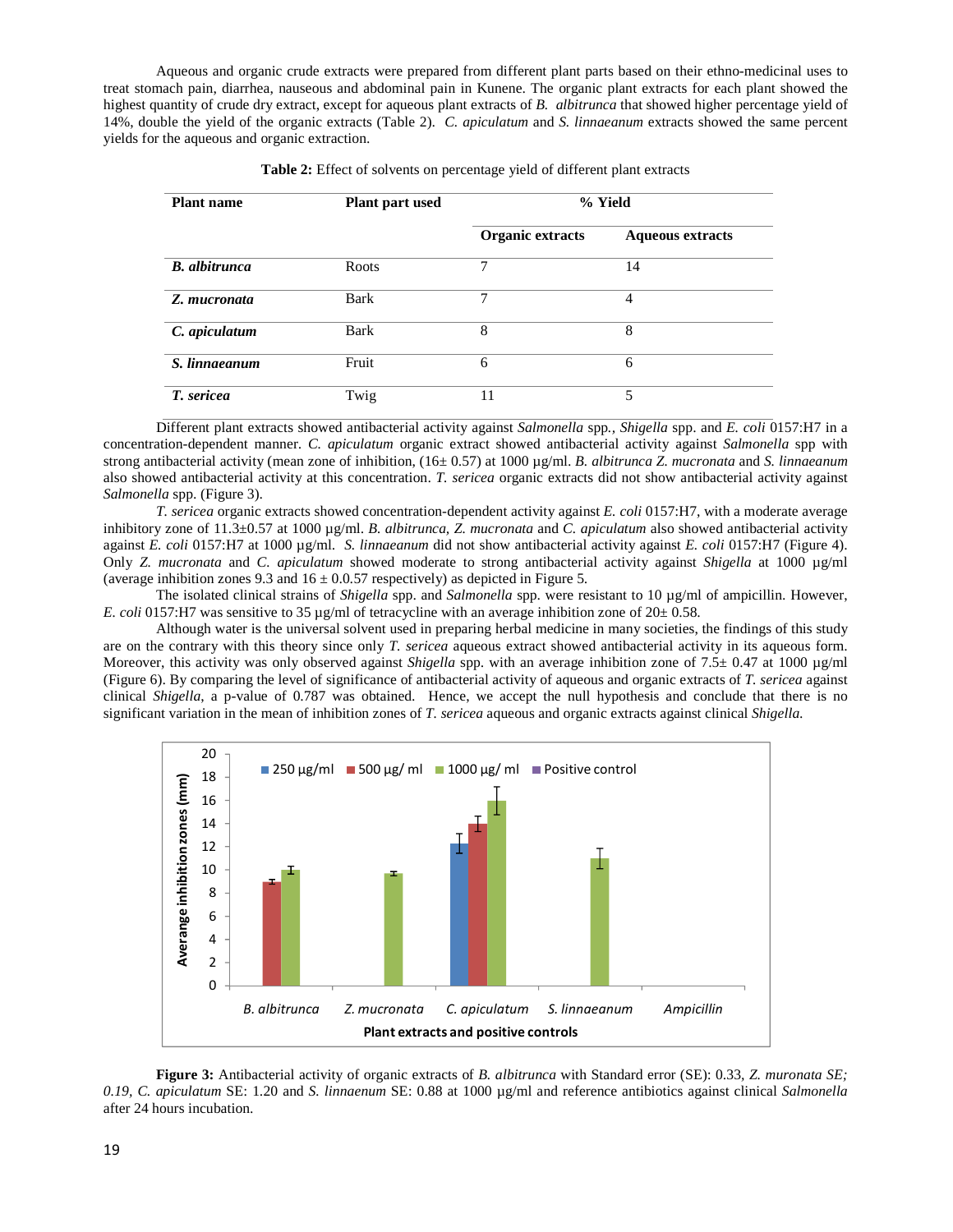

**Figure 4:** Antibacterial activity of organic extracts of *B. albitrunca* SE: 0.84*, Z. mucronata* SE: 0.96*, C. apiculatum* SE: 0.33 and *T. sericea* SE: 0.19 at 1000µg/ml against clinical *E. coli* after 24 hours incubation.



**Figure 5:** Antibacterial activity of organic extracts of Z*. muronata* SE: 0.19 and *C. apiculatum* SE: 0.19 and reference antibiotics against clinical *Shigella* after 24 hours incubation.



**Figure 6:** Antibacterial activity of aqueous extract of *T. sericea* SE: 0.15 and reference antibiotic against clinical *Shigella* after 24 hours incubation.

Among all the organic extracts that showed antibacterial activity, *T*. *sericea* and *C. apiculatum* showed moderate minimum inhibitory concentrations (at 250 µg/ml) against *E. coli* 0157:H7 and *Salmonella* spp respectively. *T*. *sericea* aqueous extract that showed antibacterial activity only showed activity at 1000 µg/ml against different pathogens as depicted in Table 3. None of the pathogens showed susceptibility to distilled water and ethanol.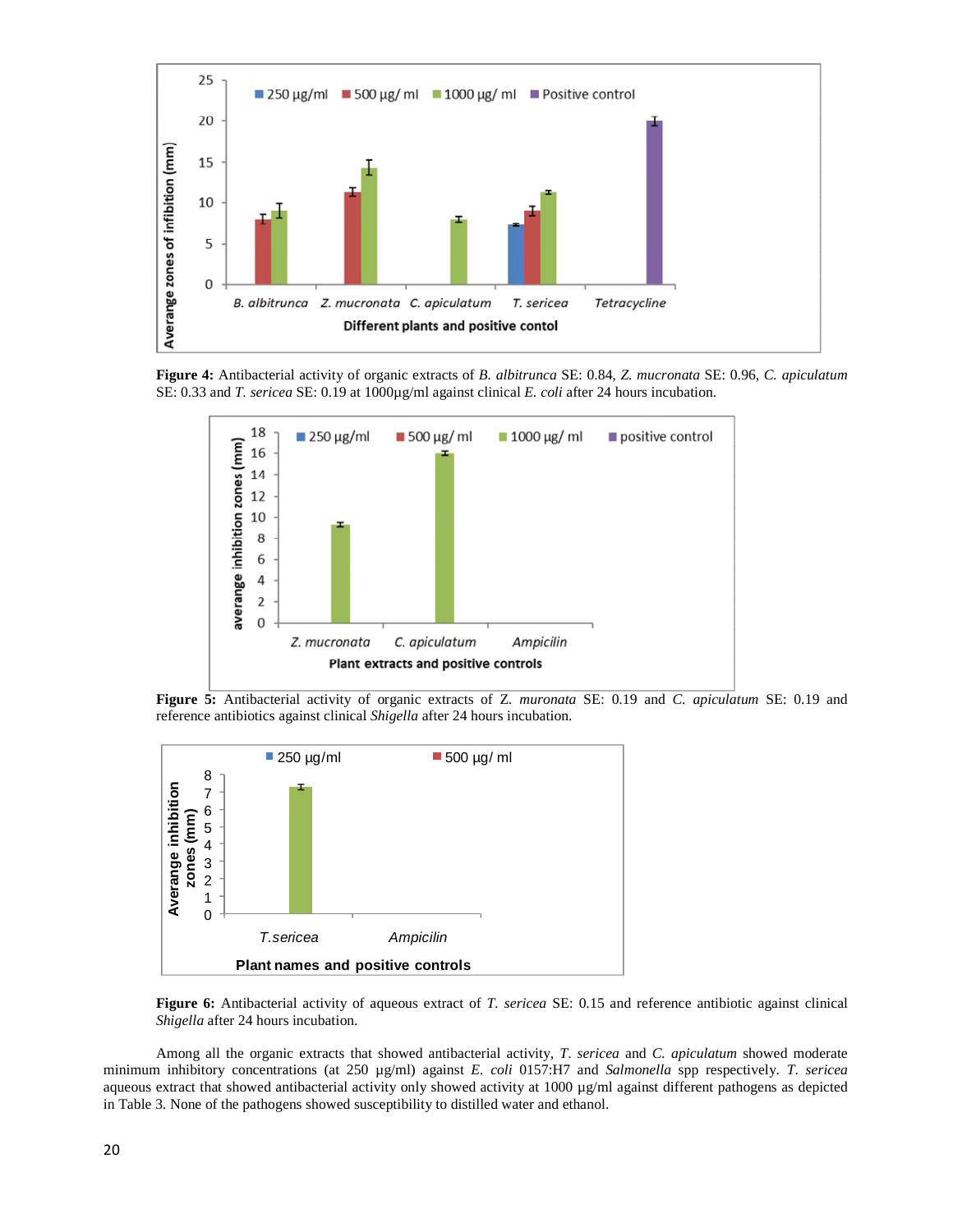**Table 3:** MIC of organic and aqueous plant extracts against clinical bacterial strains.

|                               | MIC against test organisms (µg/ml) |                   |          |  |  |
|-------------------------------|------------------------------------|-------------------|----------|--|--|
| Organic plant extracts        | E. coli                            | <b>Salmonella</b> | Shigella |  |  |
| <b>B.</b> albitrunca          | 500                                | 500               | >1000    |  |  |
| Z. muronata                   | 500                                | 1000              | 1000     |  |  |
| C. apiculatum                 | >1000                              | 250               | 1000     |  |  |
| T. sereciea                   | 250                                | >1000             | >1000    |  |  |
| S. linnaenum                  | 1000                               | 1000              | >1000    |  |  |
| <b>Aqueous plant extracts</b> |                                    |                   |          |  |  |
| T. sereciea                   | >1000                              | >1000             | 1000     |  |  |

**Discussion** 

Gastroenteritis has become a global burden in children under the age of 5 in developing countries. *Salmonella, Shigella, Campylobacter* and *E. coli* are among the top 10 causative agents of gastroenteritis globally (Fletcher et al., 2013). The findings of this study showed that *Salmonella* was responsible for most of the acute gastroenteritis cases in 18 samples collected from children under the age of 5 in Katutura State Hospital in 2016. However, a study by Langendorf et al. (2015) indicated that, among bacterial etiologies, typical entero-pathogenic *Escherichia coli* (EPEC) is associated with a higher risk of mortality in infants 0–11 months of age, while *Shigella* is the second cause of moderate-to-severe gastroenteritis among children 1 to 5 years old (Langendorf et al., 2015).

Previous studies showed that medicinal plants are rich in bioactive compounds which are easily isolated with organic solvents such as methanol, acetone and ethanol (Widyawati et al., 2014). The presence of polar compounds, such as: sugar, amino acid, glycosides, phenolic compounds, aglycon flavonoid, anthocyanin, terpenoid, saponin, tannin, xantoxilin, totarol, quacinoid, lacton, flavone, phenone, and polyphenol enable the plants to possess different biological activities. Organic solvents, such as ethanol used in this study, are good at extracting polar plant compounds (Widyawati et al., 2014). Whereas, water is effective in extracting glycoside compounds, amino acids, sugar and aglycon compounds. The presence of phytochemical compounds such as alkaloids, flavonoids, terpenoids, tannin and coumarins compounds in these plants is reported by Iikasha et al. (2017). The presence of different phytochemical compounds could explain the efficacy of the plant extracts against different diarrheal pathogens reported in this study. It is, however, interesting to note that although 25 to 50% of current pharmaceuticals are derived from plants, none are clinically proven for use as antidiarrheal agents (Cowan, 1999; Elisha et al., 2017). However, given the efficacy reported for numerous plant extracts, the long history on the ethno-medicinal uses of medicinal plants worldwide, their ready availability and lack of side-effects; plants could be good sources of next generation antimicrobial agents (Chandra, 2017).

The ampicillin resistance pattern reported in this study against *Shigella* spp. and *Salmonella* spp. are in line with the findings of Alam et al. (2013), who showed an increase in cases of enteric pathogens resistance to ampicillin and many other β-lactam antibiotics due their ability to produce enzyme β-Lactamases in India. The ampicillin resistance observed in this study by important gastric pathogens, *Shigella* spp. and *Salmonella* spp., highlights the need for new antibiotic treatments. The antibacterial activities of *C. apiculatum* and *T. sereciea* are significant because they exhibited measurable antibacterial activity against ampicillin resistant *Shigella* spp. and *Salmonella* as crude extracts with an MIC of 250µg/ml.

The antibacterial activity of *B. albitrunca* against *Salmonlella typhi* has been previously reported by Tshikalange et al. (2017). *B. albitrunca* extracts had activity against *Salmonlella typhi* in South Africa with an MIC 6300 µg/ml. This study reports an MIC that is 10-fold lower (500 µg/ml) for *B. albitrunca* growing in north western Namibia. This could be due to the difference of phytochemical compounds in Namibian *B. albitrunca* extracts which can be explained by their collection from different geographical locations with different environmental conditions. Kennedy et al. (2011) and Yang, et al. (2018) explained that accumulation of secondary metabolites in plants is strongly dependent on a variety of environmental factors, such as light, temperature, soil water, soil fertility and salinity. For most plants, a change in an individual factor may alter the content of secondary metabolites, even if other factors remain constant.

This study showed that organic solvents were superior in preparing extracts with potent antibacterial activity as compared to aqueous extracts, consistent with a previous report by Mudzengi et al. (2017). These findings do not necessarily contradict the effectiveness of aqueous herbal medicines reported in ethno-medicinal uses as compounds that are not effective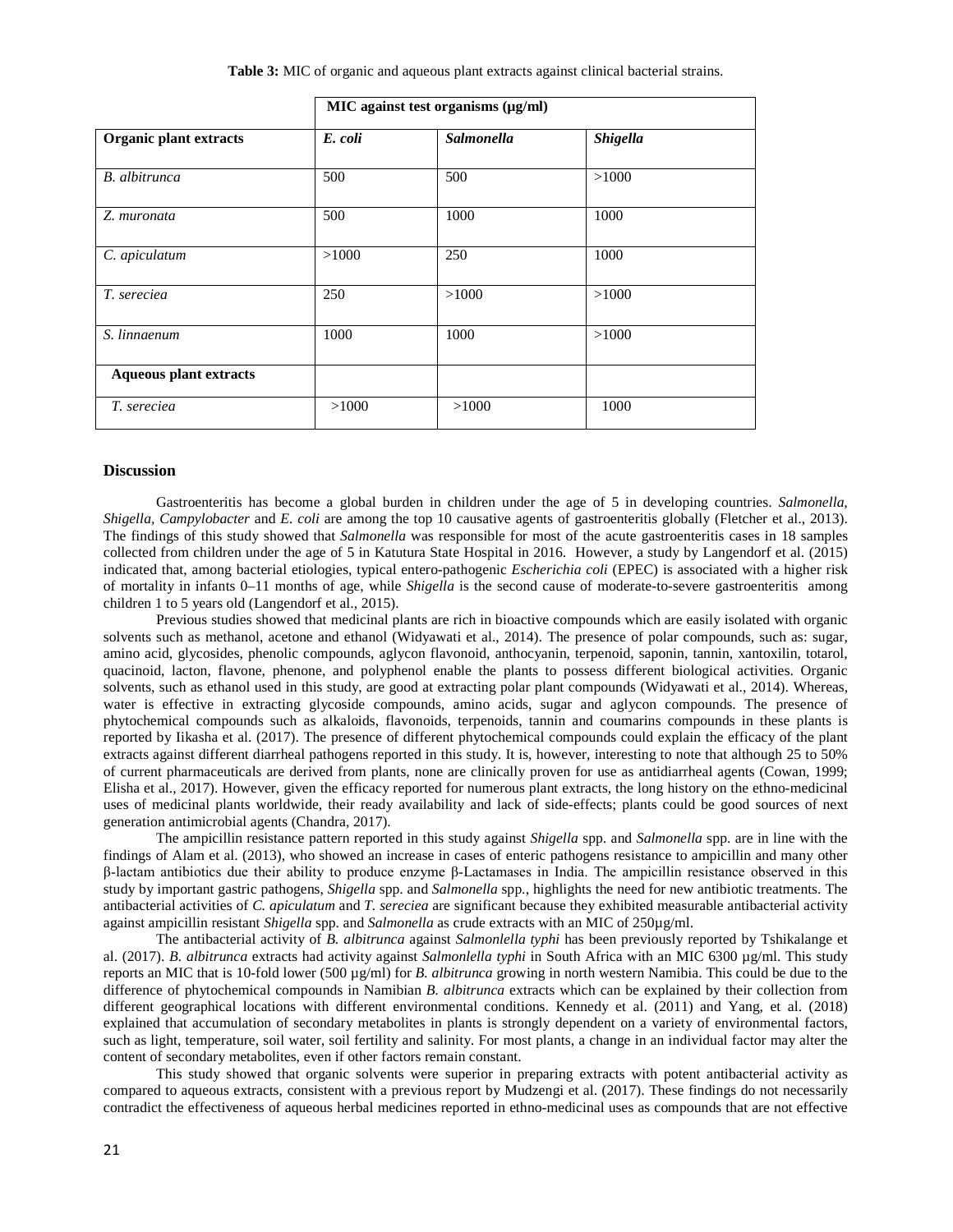*in vitro* can still show efficacy *in vivo.* Some compounds can be activated once ingested and metabolized, or have activity under physiological conditions. Hence, studies should be conducted to study activity of extracts under *in vivo* conditions.

## **Conclusion**

The extracts of *B. albitrunca, Z. mucronata, C. apiculatum, S. linnaeanum* and *T. sericea* showed potentials and should be considered in developing antibacterial agents as complementary or alternative treatments for gastro-intestinal ailments which are caused by *Salmonella*, *E. coli* and *Shigella*. However, the *in-vivo* efficacy and cytotoxicity of *B. albitrunca, Z. mucronata, C. apiculatum, S. linnaeanum* and *T. sericea* have to be evaluated before recommending their mainstream uses as alternative sources of next generation antibacterial agents.

**Acknowledgements:-**We would like to acknowledge the German Academic Exchange Service (DAAD) for funding this project. We would like to acknowledge the University of Namibia for providing the facility to conduct this study.

**Conflict of interest**:-We confirm that there are no known conflicts of interest associated with this publication.

## **References**

- 1. Alam, M.Z., Aqil, F., Ahmad, I. and Ahmad, S. (2013). Incidence and transferability of antibiotic resistance in the enteric bacteria isolated from hospital wastewater. Brazilian Journal of Microbiology, 44 (3): 799-806.
- 2. Bayoub, K., Baibai, T., Mountassif, D., Retmane, A. and Soukri, A. (2010). Antibacterial activities of the crude ethanol extracts of medicinal plants against Listeria monocytogenes and some other pathogenic strains. African Journal of Biotechnology, 9 (27): 4251-4258.
- 3. Bisi-Johnson, M.A., Obi, C.L., Samuel, B.B., Eloff, J.N. and Okoh, A.I. (2017). Antibacterial activity of crude extracts of some South African medicinal plants against multidrug resistant etiological agents of diarrhoea. BMC Complementary and Alternative Medicine, 17 (1): 321.
- 4. Bonyadian, M., Moshtaghi, H. and Taheri, M. A. (2014). Molecular characterization and antibiotic resistance of enterotoxigenic and entero-aggregative *Escherichia coli* isolated from raw milk and unpasteurized cheeses. Veterinary Research Forum, 5 (1): 29-34.
- 5. Centres for Disease Control and Prevention. CDC in Namibia. Centres for Disease Control and Prevention fact sheet. Retrieved from: www.cdc.gov/global.
- 6. Chandra, H., Bishnoi, P., Yadav, A., Patni, B., Mishra A.P. and Nautiya, A.R. (2017). Antimicrobial Resistance and the Alternative Resources with Special Emphasis on Plant-Based Antimicrobials - A Review. Plants, 6 (2): 16.
- 7. Cheikhyoussef, A., Mapaure, I. and Shapi, M. (2011). The use of some indigenous plants for medicinal and other purposes by local communities in Namibia with emphasis on Oshikoto region. Research Journal of Medicinal Plant, 5 (4):406-419.
- 8. Chinsembu, K.C. and Hedimbi, H. (2010). An ethno botanical survey of plants used to manage HIV/AIDS opportunistic infections in Katima Mulilo, Caprivi region, Namibia. Journal of Ethnobiology and Ethnomedicine, 6 (25): 1-9.
- 9. Cowan, M.M. (1999). "Plant Products as Antimicrobial Agents." Clinical Microbiology Reviews, 12 (4): 564–582.
- 10. Coyle, M.B. (2005). Manual of antimicrobial susceptibility test. American society for microbiology. 1-241.
- 11. Dulger, B. and Gonuz, A., (2004). Antimicrobial activity of certain plants used in Turkish Traditional medicine. Asian Journal of plant Science, 3 (1): 104-107.
- 12. Elamreen, F.H.A., Abed, A. A. and Sharif, F.A. (2007). Detection and identification of bacterial enteropathogens by polymerase chain reaction and conventional techniques in childhood acute gastroenteritis in Gaza, Palestine. International Journal of Infectious Diseases, 11(6):501-507.
- 13. Elisha, I.L., Botha, F.S., McGaw, L.J. and Eloff, J.N. (2017). The antibacterial activity of extracts of nine plant species with good activity against Escherichia coli against five other bacteria and cytotoxicity of extracts. BMC Complementary and Alternative Medicine, 17 (2017):133.
- 14. Fletcher, S.M., McLaws, M.L. and Ellis, J.T. (2013). Prevalence of gastrointestinal pathogens in developed and developing countries: systematic review and meta-analysis. Journal of Public Health Research, 2 (1): 42-53.
- 15. Iikasha, A.M.N., Bock, R. and Mumbengegw, D.R. (2017). Phytochemical screening and antibacterial activity of selected medicinal plants against laboratory diarrheal bacteria strains. Journal of Pharmacognosy and Phytochemistry, 6 (5): 2337- 234.
- 16. Kennedy, D.O. and Wightman, E.L. (2011). Herbal extracts and phytochemicals: plant secondary metabolites and the enhancement of human brain function. Advances in Nutrition, 2 (1): 32-50.